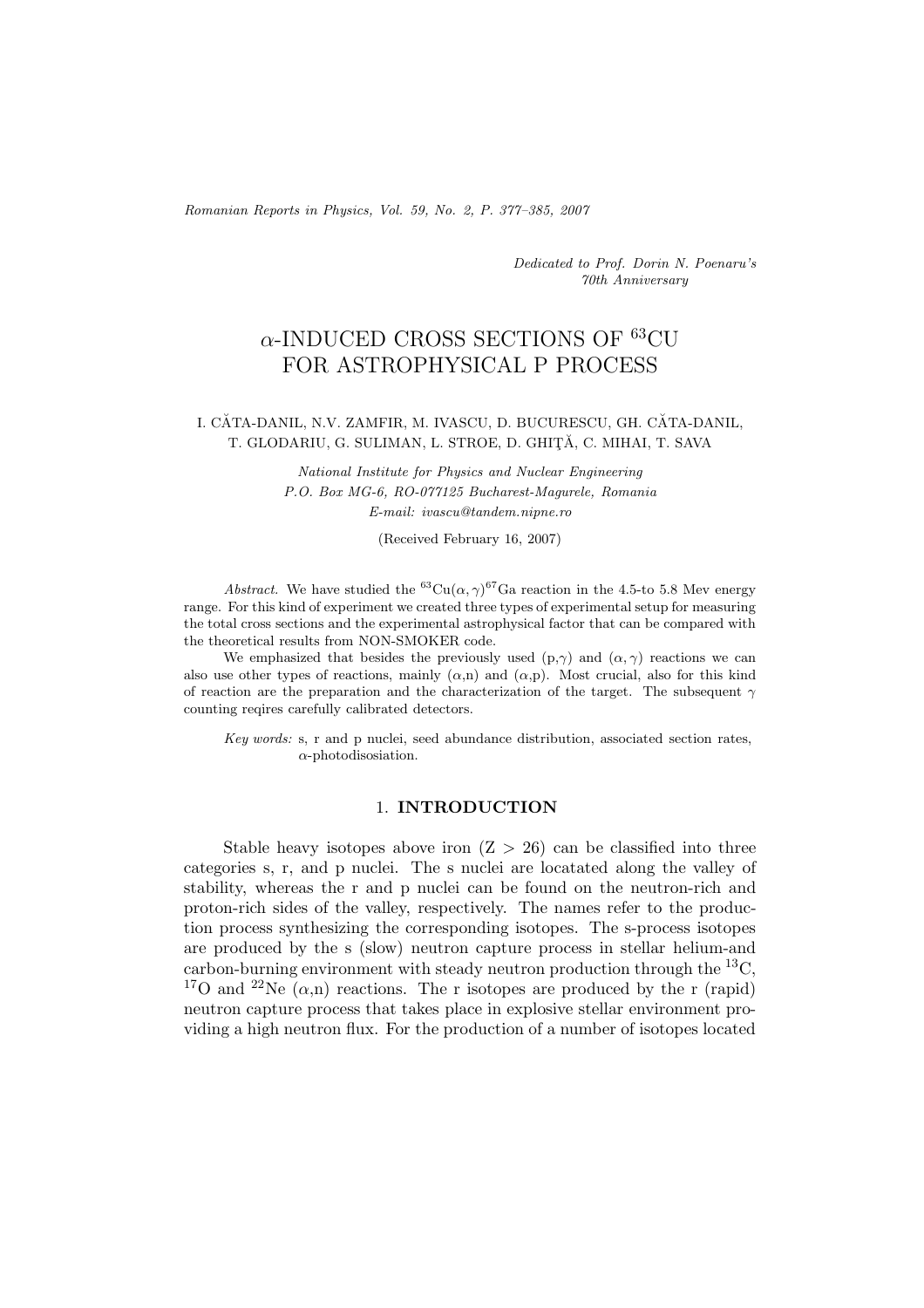along the valley of stability both the s and r process have their contribution. The p nuclei, however, cannot be produced by neutron capture reaction. Their production mechanism, the p-process, has been identified as a sequence of photodisintegration process in a high  $\gamma$ -flux scenario. The initial abundance distribution of s and r nuclei at the p-process site is covered by subsequent  $(\gamma,n)$  reactions towards the neutron- deficient region. As the neutron threshold increases, competing  $(\gamma, \alpha)$  and  $(\gamma, p)$  photodisintegration process branch the reaction flow toward lower mass regions. The final p-nuclei abundance distribution depends critically on the seed abundance distribution as well as on the reaction flow, which is determined by the associated reaction rates and reaction branchings.

The nuclear synthesis of p type nuclei is a process defined in nuclear astrophysics as a p process [1, 2]. This process consists of different nuclear synthesis scenarios, in which each p type nucleus is preceded by a  $(\gamma, n)$ ,  $(\gamma, p)$ or  $(\gamma, \alpha)$  reaction.  $(p, \gamma)$ ,  $(\alpha, \gamma)$ ,  $(p, n\gamma)$  and  $(\alpha, n\gamma)$  reaction may be present in some of these scenarios. There are 32 stable p type nuclei, heavier than iron and we can find them between  $^{74}$ Se and  $^{136}$ Hg (Fig. 1).



Fig. 1 – Chart of the p-nuclei (black rectangles).

One of the major enigmas of all the nuclear synthesis p process models is the abundance prediction of p type nuclei. At the present time, it is well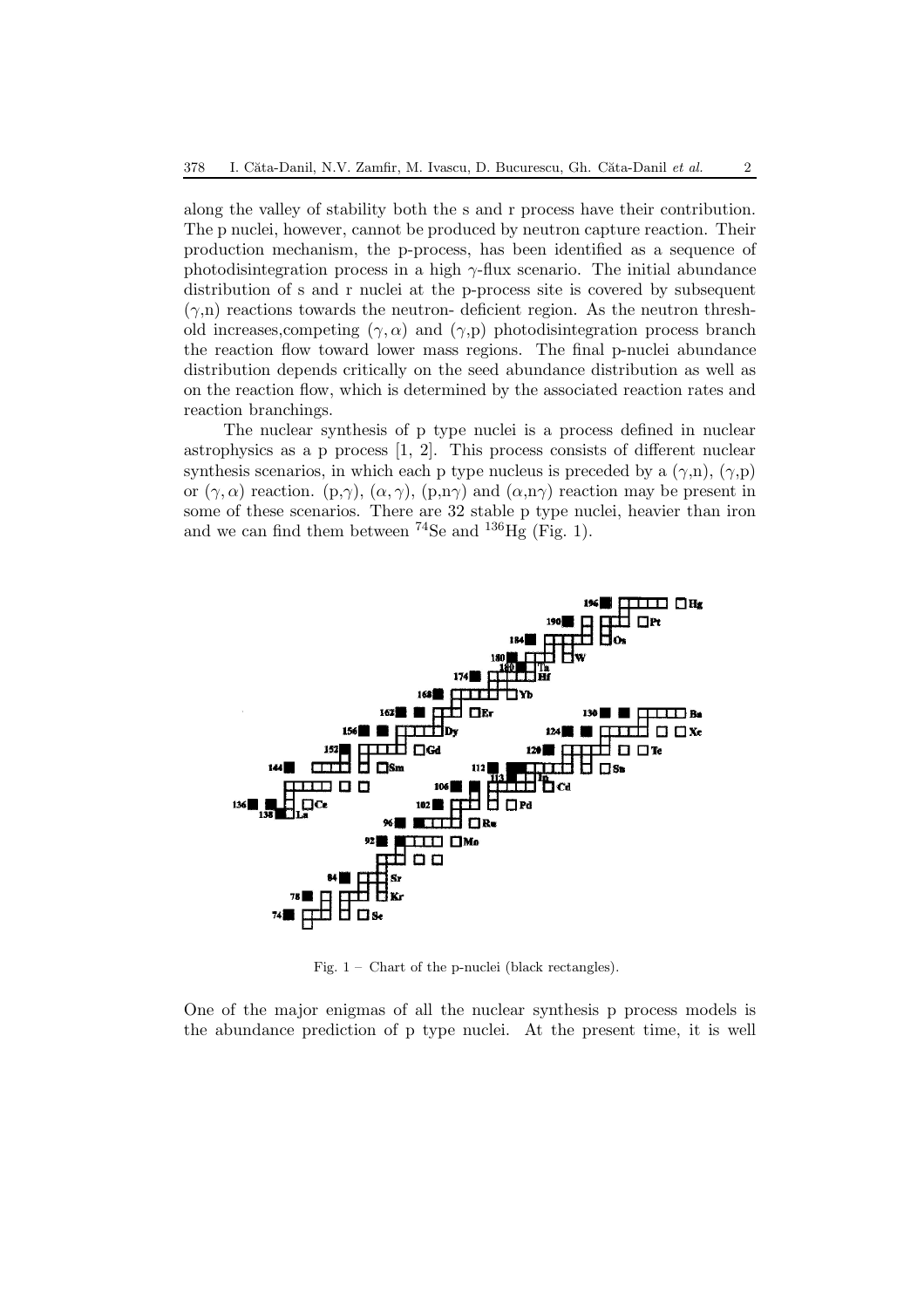known that the nuclear synthesis models are capable of reproducing the pnuclei within a factor of three [3, 4]. These discrepancies exists due to uncertainties in the astrophysical side of modeling the p process or can result from uncertainties of the input side of nuclear physics, used in abundance calculation. We have to say that the capture cross section measurements are still rare due to measurements difficulties. If we refer to  $(p, \gamma)$  and  $(\alpha, \gamma)$  measurements for nuclei having  $A > 90$ , we have to underline that they have to be done using energies smaller than 2 MeV for protons and 8 MeV for alpha particles, that is, in a region in which the reaction cross section becomes extremely small. In this case, the beam intensities have to be in the micro ampere range and the irradiation time has to be in the few hours range. In conceiving and building an experimental setup for measuring the total capture cross section for protons, which may take into account the previous difficulties, one has to respect three important aspects: a) study such experimental setups used at this moment in other laboratories, b) select and test the equipment that our group owns and which can be assembled in an experimental setup having optimum parameters and c) finish building the experiment setup which may be tested and used in our group projects regarding nuclear astrophysics. In the next chapter we will describe the most commonly used setups.

#### 2. **EXPERIMENTAL SETUP AND PROCEDURES**

a) The first experimental setup and the entire experimental process is presented in S. Harissopulos article [5]. The article describes the proton capture cross-section. This can be realized in satisfactory conditions, if the calibration and the efficiency are well known. For the  ${}^{63}Cu$  case, the calibration and the efficiency calculation, to which we can add a precise knowledge of the target thickness, are crucial for calculating the total reaction cross section:

$$
\sigma_T = A_0 \frac{A}{N_A} \frac{1}{\varepsilon},\tag{1}
$$

where A is the atomic mass of the target,  $N_A$  Avogadro number and  $\varepsilon$  is the mass of the used target. We understand why in all total cross-section measurements one has to measure the thickness of the target before, during and after experiment was done by different means. Regarding to the  $A_0$  value, this can be obtained from the experimental angular distribution or from the excitation function to the 55 degrees angle.

Based on the total experimental cross section values, one can calculate the astrophysical factors  $S$ , using the following equation:

$$
S(E) = \sigma_T(E) E e^{2\pi \eta}, \qquad (2)
$$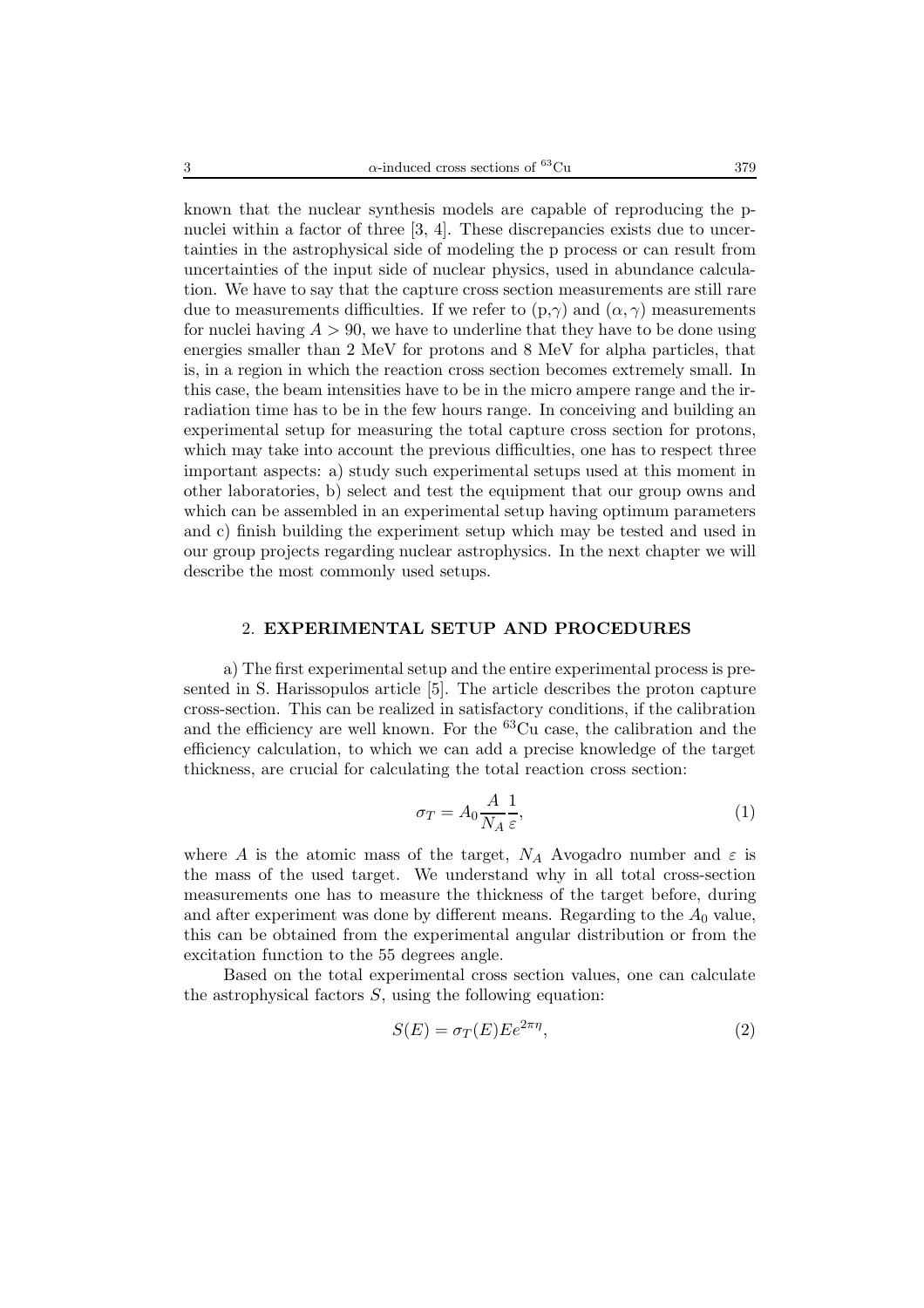where  $\eta$  is the Sommerfeld parameter,  $\sigma_T$  the total reaction cross section in the center mass. These values are compared with those obtained by calculation using NONSMOKER code [6].

b) Another studied experimental setup is shown in Fig. 2 similar to that used by P. Tsagari [7]. As can be seen, the NaI(Tl) detectors are different from those in the previous paragraph. We have to say that we already tested such type of detectors and they can function in optimum condition. We have in our department  $4\pi$  NaI(TI) detectors with dimensions around 12 in by 12 in. We prepared this type of experimental setup for the case in which we can not succeed in obtaining proton or alpha particle with the desired intensity.



Fig. 2 – Side view of the  $4\pi$  NaI (Tl) summing detector.

c) The third method we take into account is that of activating the targets, method recently introduced in nuclear astrophysics. This method uses the  $(n,\gamma)(p,\gamma)$  and  $(\alpha,\gamma)$  type of reactions for studing the p process. For the capture reactions, the resulting gamma radiation observation became a standard technique due to the excellent resolution and efficiency of high purity germanium detectors. This technique has a great advantage. It allows us to use targets with many isotopes, those being easy to produce. This is the case of the  $(p,\gamma)$  reaction, used for simultaneously measurement of <sup>92</sup>Mo, <sup>94</sup>Mo,  $95$ Mo and  $96$ Mo. It is also possible to measure the partial cross section for the long lived isomers, having lifetimes longer than the time scale for the p processes. In those cases, the fundamental state and the isomeric state can be considered in the reaction network as different species. A sketch is shown in Fig. 3.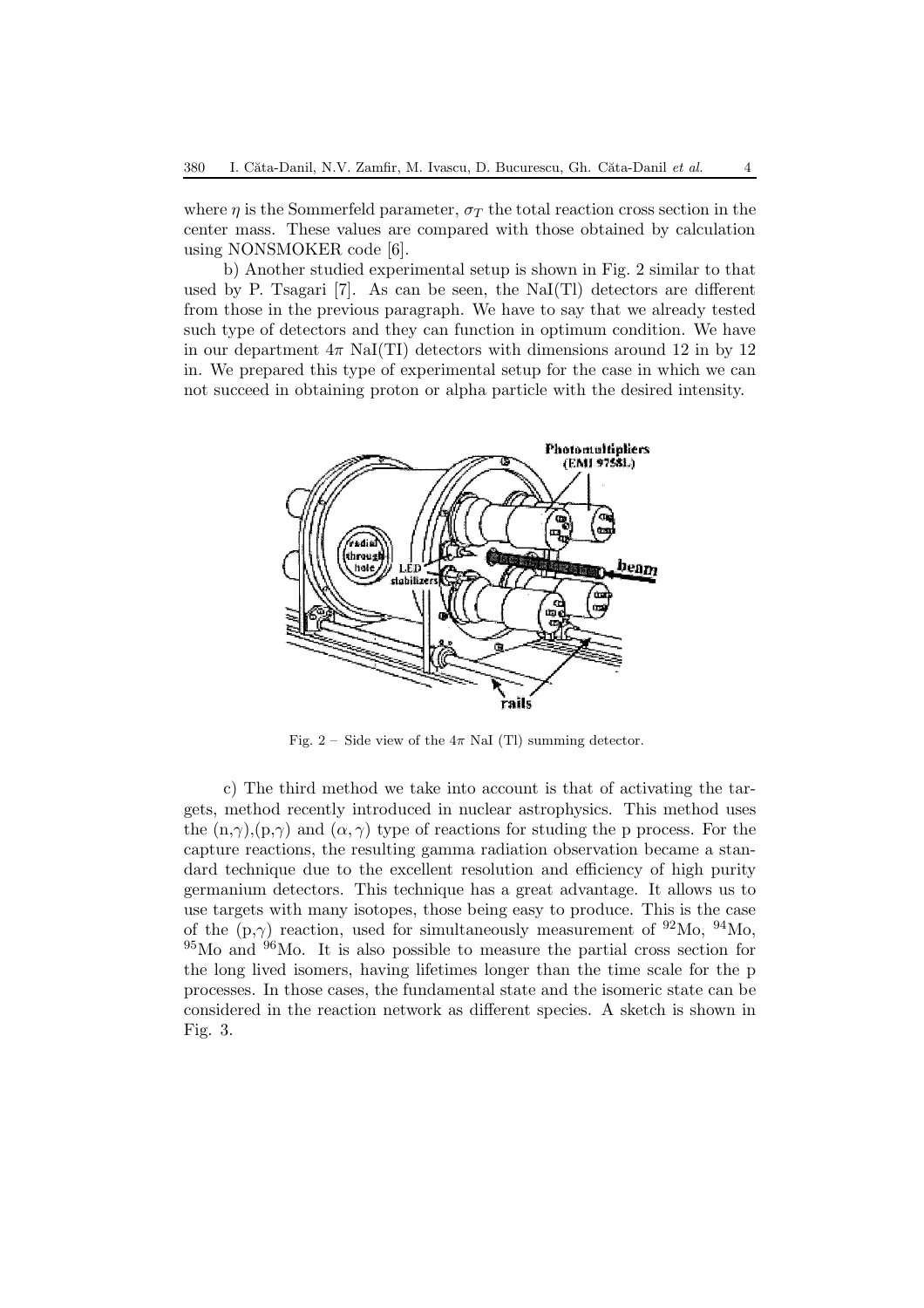

Fig.  $3 - A$  schematic diagram of the counting setup for activation measurements.

As a conclusion, we consider that we created three types of experimental setups for measuring the total cross sections and the experimental astrophysical factors that can be compared with the results from NONSMOKER calculation code. Before getting to the next chapter we have to emphasize that besides the previously mentioned (p, $\gamma$ ) and ( $\alpha$ ,  $\gamma$ ) reactions, one can also use other types of reactions, mainly  $(\alpha, n)$  and  $(\alpha, p)$  type. These last examples provide useful information for nuclear astrophysics [8].

# 3. **TARGET PREPARATION AND IRRADIATION**

Natural Cu foils of thickness  $\sim$ 1 mg/cm<sup>2</sup> used in this experiment were produced at Legnaro Laboratory. The foils were floated on water from glass slides and mounted on circular aluminium holders. Two stocks of targets, each having four nat Cu and one nat Ti foil of thickness  $3 \text{ mg/cm}^2$  were prepared. The target stock was mounted on a thick water-cooled copper support. One stock was irradiated for 6 h with 6 MeV beam energy and 0.1  $\mu$ A current of NIPNE accelerator. The uncertainity in the beam energy was about 1%. The incident  $\alpha$  beam energy on the successive foil was calculated based energy loss through Cu foil using  $dE/dx$  values estimated using the TRIM (the transport of ions in matter) code. In average, the loss for Cu foil was about 350 keV. The titanium foil, at the end of each stock was used for beam current calibration using  $^{48}$ Ti( $\alpha$ ,n)<sup>51</sup>Cr reaction and for catching the recoil <sup>67</sup>Ga radioisotopes from the preceding copper foil to estimate the recoiled fraction.

The target chamber was designed as a Faraday cup to ensure the accurate registration of the beam current (Fig. 4). The emission of secondary electrons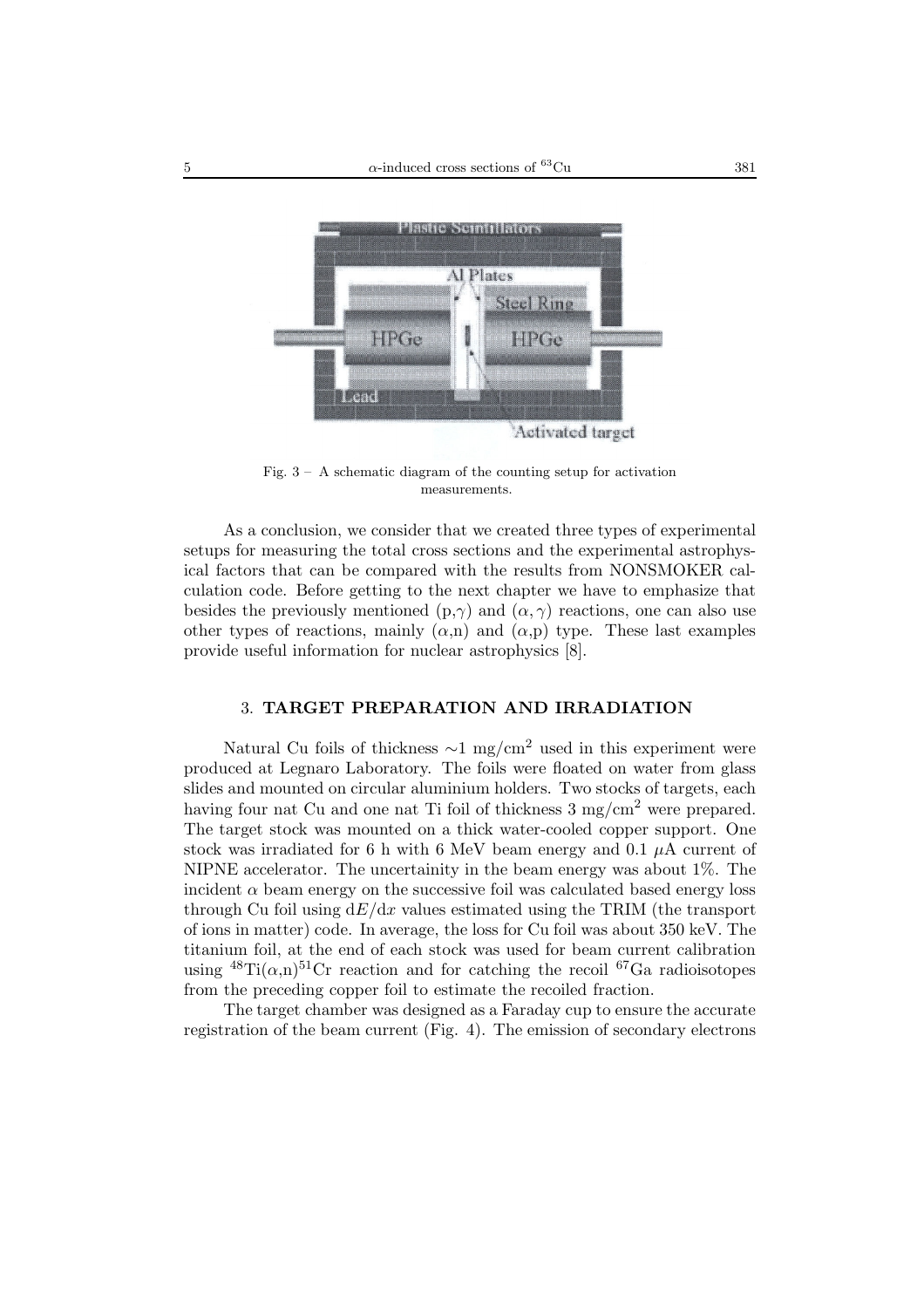

Fig. 4 – Activation scheme of the NIPNE accelerator.

from target was suppressed by a bias voltage of −90 V. The activity measurements were carried out with HPGe detector to measure the  ${}^{65}Cu(\alpha,n){}^{68}Ga$ reaction. All the copper foil were later recounted for lower periods of time to measure the <sup>67</sup>Ga activity using another HPGe detector, 65% relative efficiency. In both experiments, the induce activities were counted off-line with calibrated high purity germanium detectors. Because of the rather small induced activities, a close counting geometry had to be chosen. In order to determine the counting efficiency, in close geometry and to assess the sensitivity of sample detector position the setup was simulated with the GEANT 3.1 package. The studies led us to chose a distance of 11 mm between sample and the entrance window of HPGe detector. The detector efficiencies were mea-



Fig.  $5 -$  The absolute efficiency of the 263  $\text{cm}^3$  HPGe detector was measured with calibration sources (black circles). These values were compared by GEANT simulations (open squares), which were found in a good agreement with the experimental results.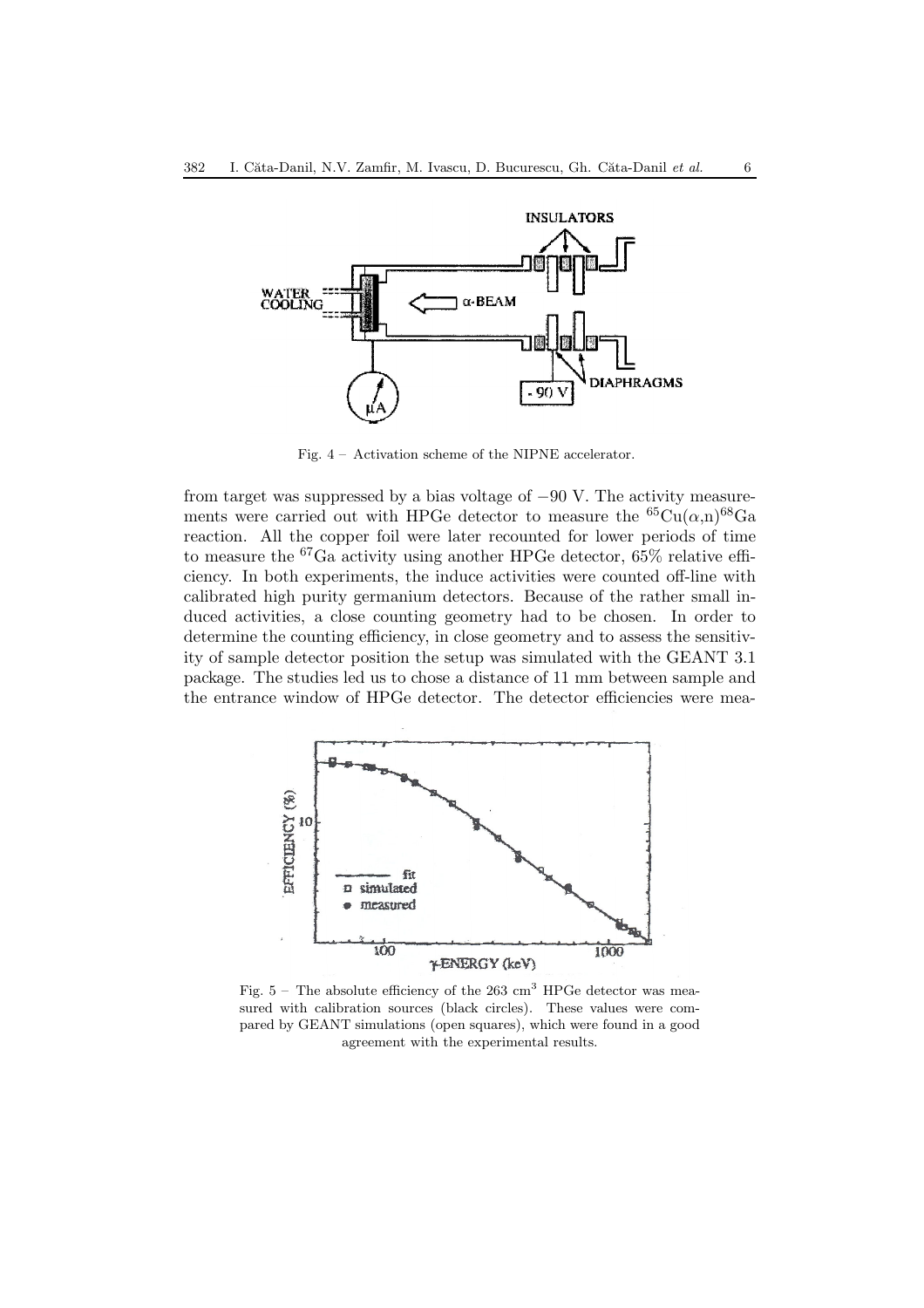sured with weak  $\gamma$  sources in order to minimize corrections for pile up and dead time. The measurements were carried by using single line decay, i.e.,  $241 \text{Am}$  $(59.5 \text{ keV})$ ,  $^{137}\text{Cs}$  (661.7 keV) as well as 8 cascades from  $^{57}\text{Co}$  (122.1-136.5) keV). As shown in Fig. 5 for the large HPGe detector, absolute efficiencies between 2% and 20% could be achieved in the relevant energy range.

# 4. **THEORETICAL CALCULATIONS**

The prediction of total reaction cross-section and the S factor from the NONSMOKER model, as we previously stated encorged us by its promising results in using the  $(\alpha, n)$  and  $(\alpha, p)$  reaction for obtaining astrophysical information [7]. In Fig. 6 we show the cross section variation as a function of  $E_{CM}$  (MeV) for the energy range  $4.0 < E_{CM} < 7$ . One can find out that for



Fig.  $6$  – The cross section in barn as a funcion of  $E_{CM}$  (MeV).

this energy interval  $\sigma$  varies from 10<sup>-8</sup> to 10<sup>-3</sup> barns, that is by more than 5 orders of magnitude. This brings out the difficulty in doing such sort of experiments interesting from the astrophysical point of view. This difficulty is even more obvious in the fact that for only 2 MeV (from 4 MeV to 6 MeV) variation for  $E_{CM}$  a 5 order magnitude change of the total reaction cross section is registered (from 10*−*<sup>8</sup> to 10*−*<sup>4</sup> barn). From these difficulties it results out constant effort to obtain higher intensity proton and alpha particle beams for maintaining the irradiation time within reasonable limits (tenths of hours of irradiating the target). In Fig. 7 we present the s astrophysical factor variation.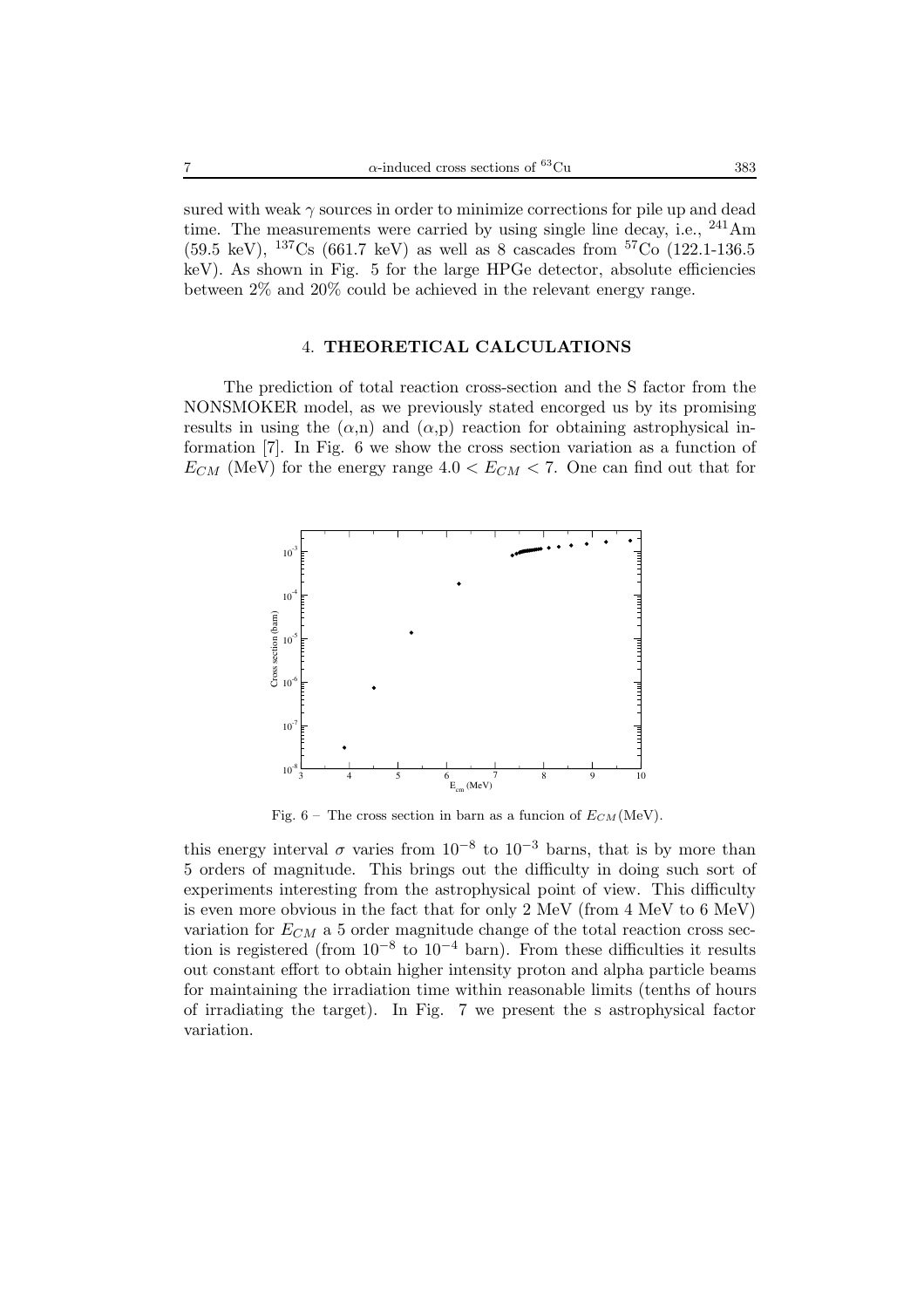

Fig. 7 – The astrophysical factor  $S(10^9 \text{ keV } \times b)$  variation as a function of the center of mass energy.

#### 5. **CONCLUSIONS**

In this work the activation technique was shown to represent an efficient tool for the reliable determination of  $(p,\gamma)$ ,  $(\alpha,\gamma)$  and  $(\alpha,n\gamma)$  cross section for p-process studies. Though mostly restricted to measurements on stable target nuclei, this method offers the possibility to establish an extended set of data for testing and normalizing the parameter systematic for Hauser-Feshbach interpolation to the actual network of the p process. Despite its formal simplicity, measurements with the activation technique require great care in technical detail if its full potential is to be exploited. Most crucial in this respect is the preparation and characterization of targets, but also monitoring of the proton yield and the target performance through the irradiation are important. The subsequent  $\gamma$  counting requires carefully calibrated detectors, including the verification of count rate correction due to cascade effect and/or coincident observations of the related  $\gamma$ -rays. The cross section are determined with uncertainties of a few percent if this precaution are considered.

#### REFERENCES

- 1. G. Wallstein *et al.*, Rev. Mod. Phys., **69**, 995 (1997).
- 2. M. Arnould and S.Goriely, Phys. Rep., **384**, *1* (2003).
- 3. M. Rayet *et al.*, *Origin and distribution of the elements*, edited by G. Mathews, World Scientific, Singapore, 1987, p. 625.